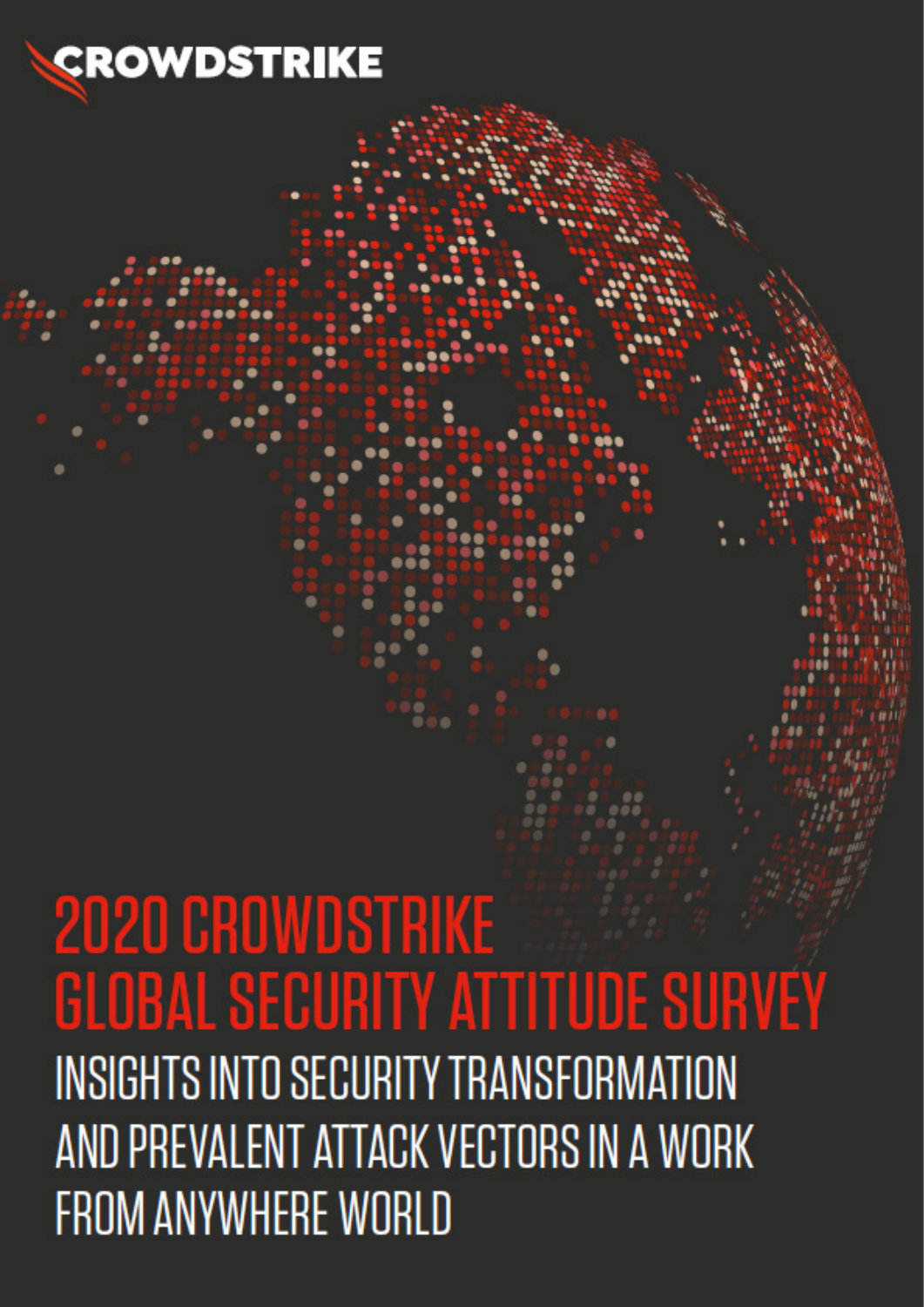**As everyone is well aware, cybercrime is an increasingly profitable line of work for those with a questionable moral compass and the skills to turn an opportunity into the source of significant income. This spells trouble for businesses that rely on technology to perform tasks and hold any form of data that is considered valuable enough for hackers to steal.**



And while much has changed during 2020, the complexity of cybersecurity was already increasing, but undoubtedly the COVID-19 pandemic and the subsequent necessity of supporting a remote workforce has made life even harder for IT securitu teams in organizations around the world.

Many cybercriminals out there have been trying and will continue to try their utmost to **[capitalize on the chaos](https://www.crowdstrike.com/blog/covid-19-cyber-threats/)** and confusion that this pandemic has caused. However, as organizations begin to come to terms with a new way of living and working, these cybercriminals could become increasingly dangerous.

Any complacency when it comes to maintaining effective security of the organization would be extremely costly, so even for those that have not fallen victim to a successful cyberattack in recent times, now is the time to double down on your security transformation efforts.

If, for any reason, you find yourself unconvinced as to the threats posed by cybercriminals in the wake of the COVID-19 pandemic, then read on to find out why you should be more concerned. This white paper explores many different areas including, but not limited to, the following:

*How the threat of [ransomware](https://www.crowdstrike.com/epp-101/what-is-ransomware/) has changed and how costly this is when there is no other option but to pay the ransom*

*Why [nation-state actors](https://www.crowdstrike.com/blog/meet-the-adversaries/) now seem to be more motivated than ever to target organizations*

*The critical importance of layering security transformation into your digital transformation strategies*

*Whether, over the course of the past year, organizations have moved any closer to the [1-10-60 ideal](https://www.crowdstrike.com/blog/crowdstrike-cto-explains-breakout-time-a-critical-metric-in-stopping-breaches/) for detecting and containing a threat in their network*

At a time when the physical and mental health of your company's workforce is of paramount importance, performing a detailed health check of your organization's cybersecurity strategy and infrastructure is of paramount importance as well.

To form a picture of organizations' attitudes about cybersecurity around the globe, a total of 2,200 senior IT decision makers and IT security professionals were interviewed during August and September 2020, with representation across the U.S., EMEA and APAC regions. All respondents had to be from organizations with 250 or more employees and are from a range of private and public sectors.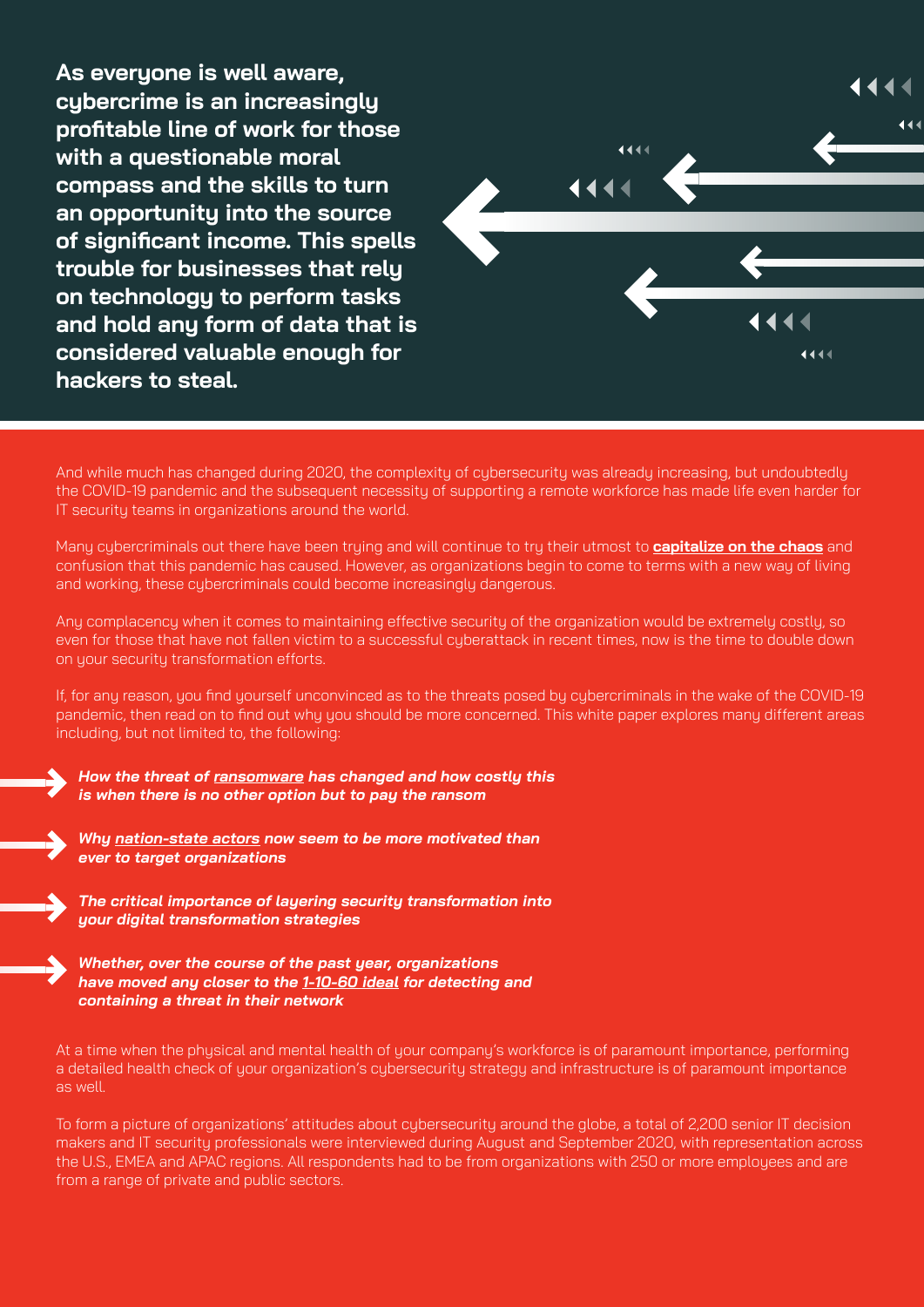# **Key findings**

# **71%**

of surveyed cybersecurity experts are **more worried about ransomware attacks** now as a result of the COVID-19 pandemic

# **56%**

of respondents report that their organization **has suffered from a ransomware attack** in the last 12 months

# **27%**

of those who experienced a successful attack **ended up paying the ransom**, at an average cost of \$1.1 million (USD)

# **87%**

of respondents believe that **nation-statesponsored cyberattacks are far more common** than most people think

# **73%**

agree that **nation-statesponsored cyberattacks will pose the single biggest threat** to organizations like theirs in 2021

# **63%**

report that their organization is **concerned about nation-state cyberattackers** - a steady increase since 2018 (54%) and 2019 (59%)

# **61%**

report that their organization has **spent \$1 million (USD) or more on digital transformation** in the last three years - on average \$4.86m (USD)

**84%** of respondents' organizations have **accelerated their digital transformation efforts** as a direct result of COVID-19

**Modernizing security tools (45%)** and **increasing cloud rollout to support employees working remotely (44%)** have been key changes in response to COVID-19 challenges

**79%** believe that COVID-19 has had a **positive impact**  on their organization's outlook regarding its **overarching security strategy and architecture** for the next 12 months

# **117 hours**

Average estimated **time to detect a cybersecurity incident or incursion**

— barely showing an improvement over the 120 hour average in 2019

# **52%**

believe that **COVID-19 has slowed down the average time** it takes for their organization to detect a cybersecurity incursion

**73%**

report that **COVID-19 has proven to be a catalyst** for long-awaited approvals on security upgrades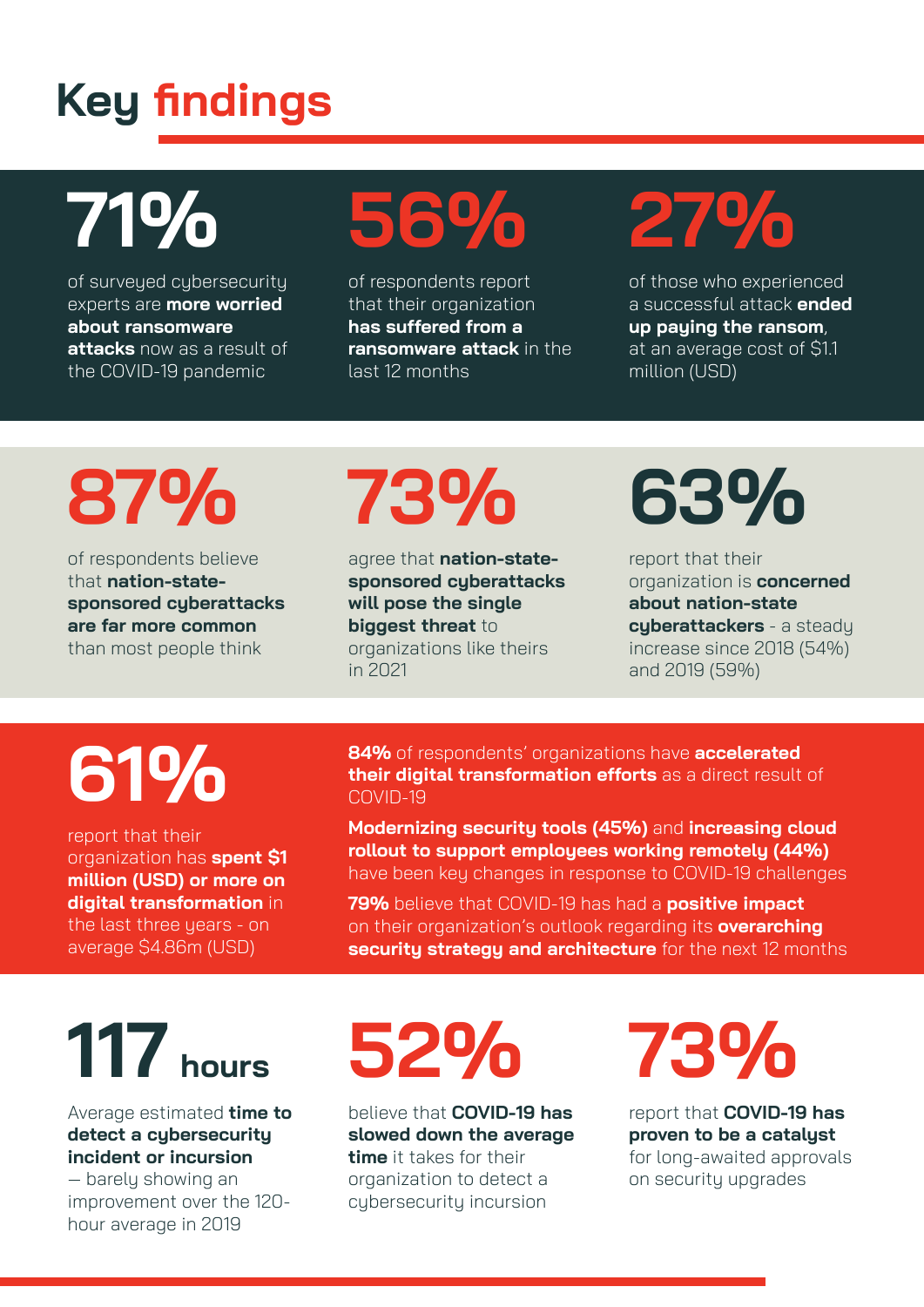**The Proliferation of Ransomware**

### **The threat of suffering from a successful ransomware attack has been a thorn in the side of organizations around the globe for many years.**

The potential financial damage and severe negative consequences for a company's reputation that ransomware attacks carry will send shivers down the spines of even the most battle-hardened IT security professionals across all levels of a business.

These devastating impacts are clearly well understood by surveyed senior IT decisionmakers (ITDMs) and IT security professionals, with 54% reporting that ransomware is among the attack vectors causing the most concern in their organizations looking ahead to the next 12 months. And since 2019, concern around ransomware has increased fairly dramatically, with just over four in ten (42%) respondents reporting last year that it was something their organization was worried about. In fact, this type of cyberattack has seen the largest proportional increase since the 2019 survey,

even when compared to other common attack vectors such as general **[malware](https://www.crowdstrike.com/epp-101/malware/)** (53% in both 2019 and 2020) and **[phishing](https://www.crowdstrike.com/epp-101/what-is-phishing/)[/spear-phishing](https://www.crowdstrike.com/epp-101/spear-phishing/)** (49% in 2019 vs. 52% in 2020).

Unfortunately, on top of the social and economic impacts that the COVID-19 pandemic has had around the world, a further consequence has been the increased opportunities for cybercriminals to take advantage of compromised IT networks, while organizations have been grappling with their transition to remote working.

This is possibly best demonstrated by the fact that 71% of surveyed cybersecurity experts are more worried about ransomware attacks now, as a direct result of COVID-19 — this attitude shift is particularly prevalent among respondents from India (83%).



#### **Types of cyberattack causing the most concern over the next 12 months 2020 vs. 2019**

2020 (2,200) 2019 (1,900)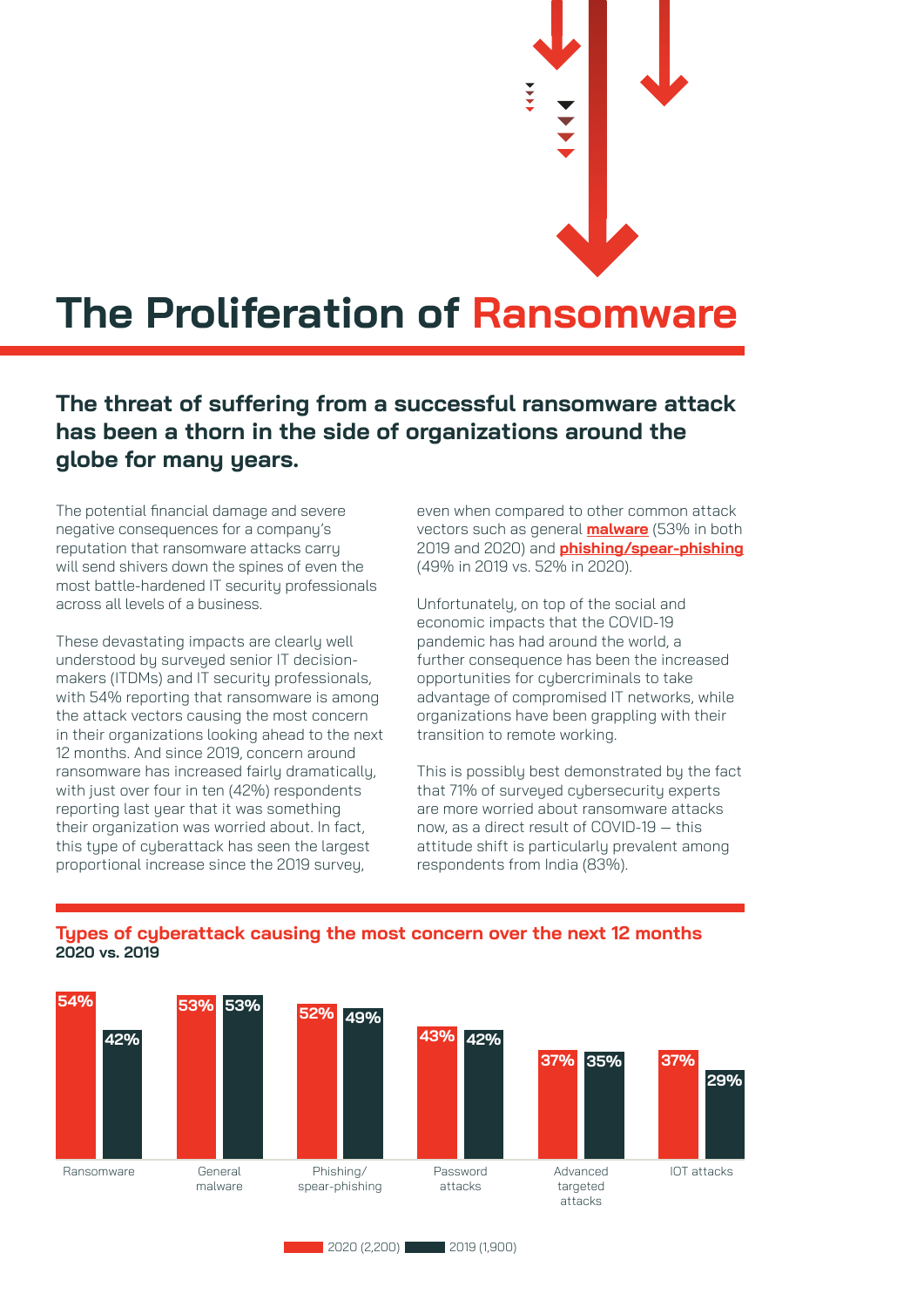*56% admit that their organization has suffered from a ransomware attack in the last 12 months, while a further 28% believe that their business will fall victim to such an attack in the future*



Perhaps the more concerning point is that these increasing fears around ransomware are partly the result of many organizations having already been on the receiving end of a successful attack. Approaching six in ten (56%) respondents admit that their organization has suffered from a ransomware attack in the last 12 months, while a further 28% believe that their business will fall victim to such an attack in the future. And it would appear that the concern levels displayed by respondents from India are well-founded, with 75% working for an organization that has fallen foul of a ransomware attack in the last year – the highest proportion of any surveyed country.

Given these figures, it seems that the question is no longer about if an organization will suffer a ransomware attack, but rather when it will happen.

But how have organizations reacted when a successful ransomware attack has struck?

Well, largely the response has been a positive one. More than three-quarters (76%) of respondents report that in the wake of a successful ransomware attack, their organization upgraded its security software and infrastructure in order to reduce the risk of future attacks, while 65% upgraded their security staff with the same purpose in mind.



### **Extent of ransomware attacks in the past 12 months By country**

No - but we expect we will No - and we do not expect to

Yes - more than once Yes - but only once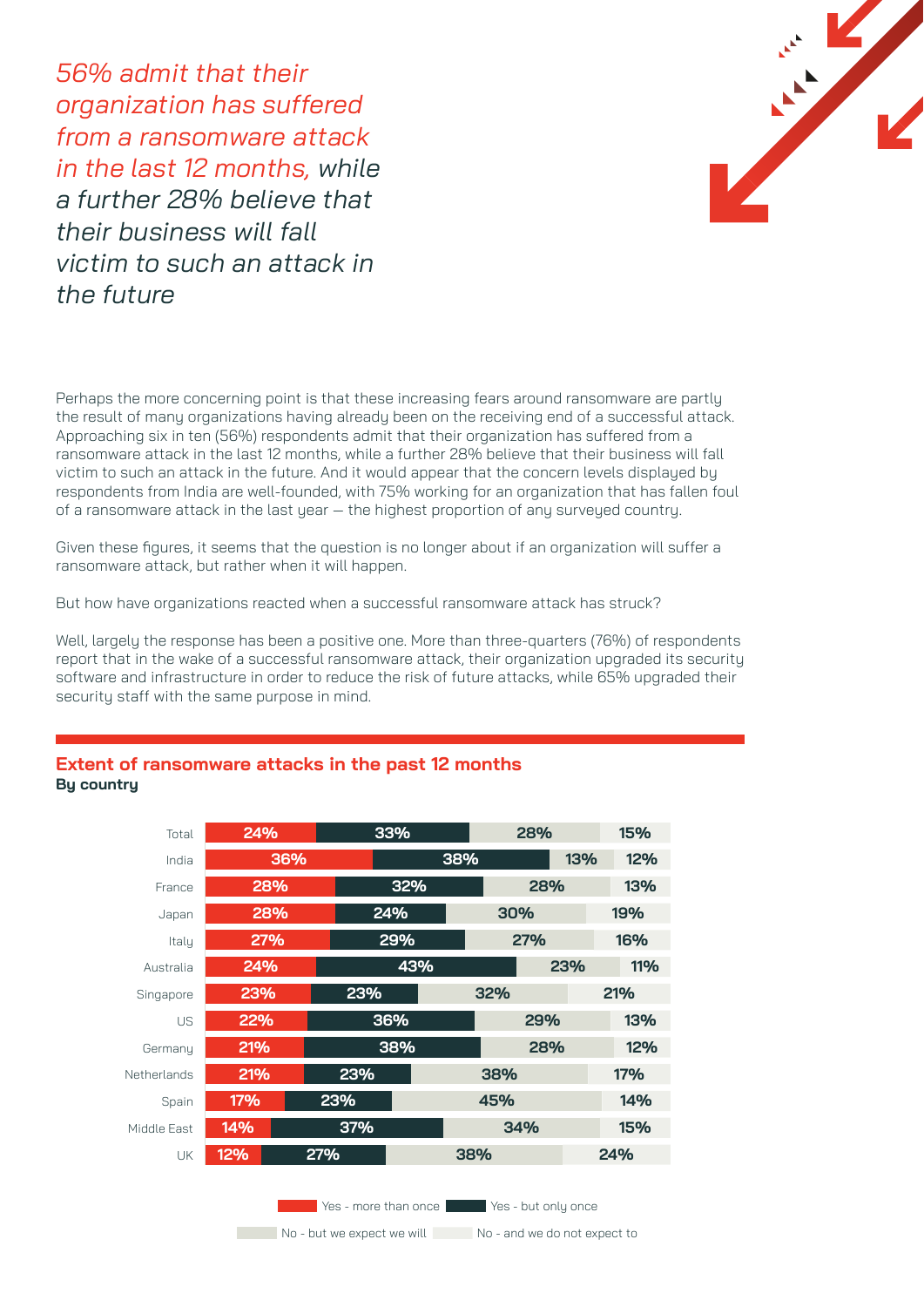

However, regardless of these positive improvements, for a notable minority (27%) of respondents' organizations, they were left with no other option but to pay the ransom, which cost them \$1.1 million (USD), on average. And in the APAC region, this average is markedly higher at \$1.18 million (USD).

Further, the dangers of ransomware for smaller organizations are amplified and could carry more severe consequences. Even though the average ransom paid by those with 250-1,999 employees is slightly lower (\$1.07 million USD) than those with 2,000 or more employees (\$1.13 million USD), as a proportion of profits or revenue, a large ransom payment such as this could deliver a knockout blow to a smaller company. For the 8% of these smaller companies that paid at least \$2.5 million (USD), their fears might well have turned into an extremely harsh reality.

The financial rewards available to cybercriminals brazen enough to carry out a ransomware attack are too lucrative for them to forego, and as such, this attack vector is

here to stay. This means that organizations around the globe must modernize their approach to cybersecurity if they hope to protect themselves against ransomware because paying in excess of \$1 million (USD) each time they are victimized is clearly not a sustainable business model. And that is without even considering the sanctions that could be imposed and reputational ramifications that often come with suffering such an attack.

With the clear upward trend in levels of concern about ransomware among surveyed respondents, it stands to reason that there is the potential for the prominence of ransomware attacks to also move on this upward trajectory. Therefore, it is of paramount importance that organizations act upon the fears of their cybersecurity professionals and take the necessary steps to avoid falling victim to ransomware.

The financial implications of not doing so are far too great!

### **Paying the ransom**

following an attack

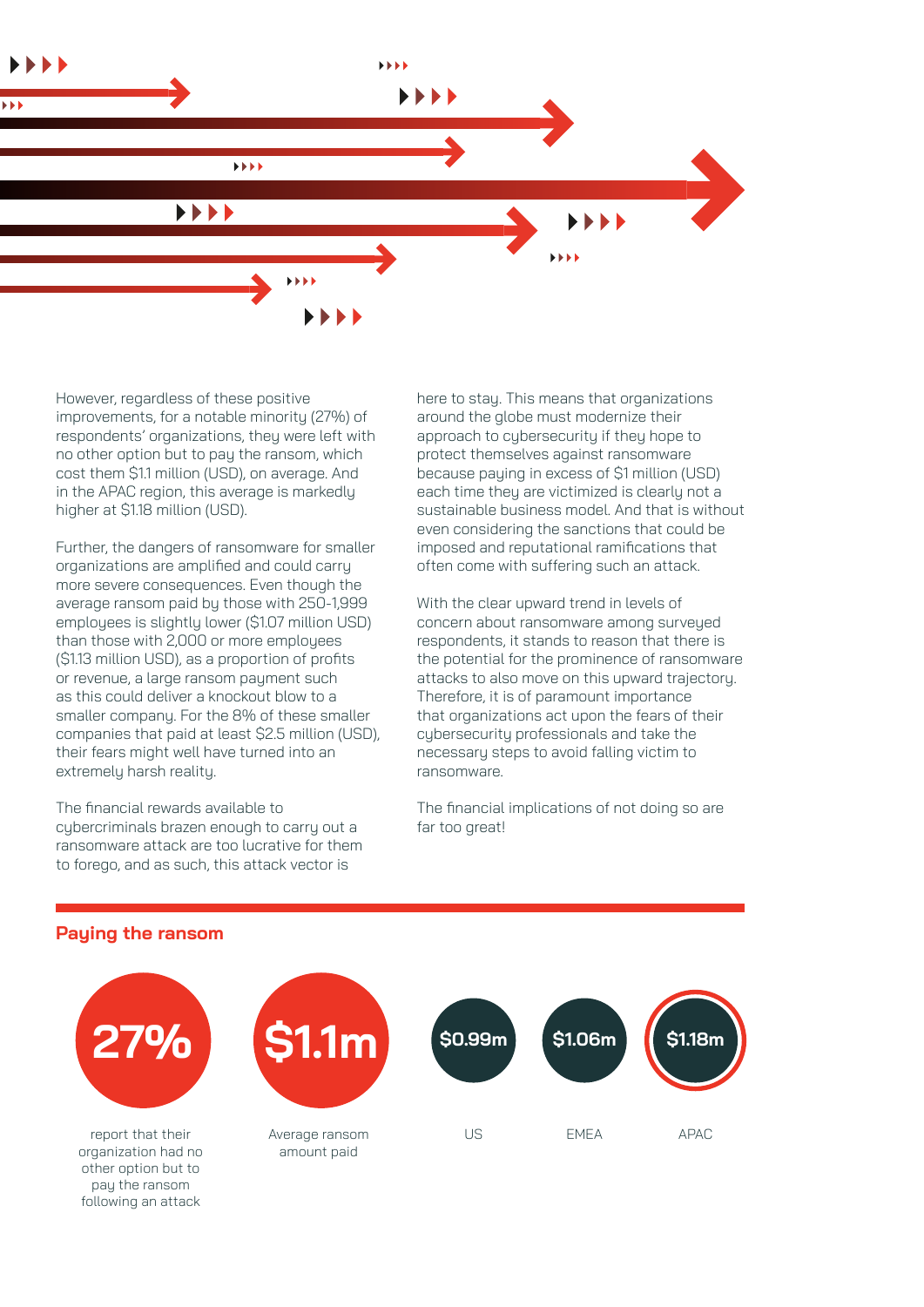## **Nation-States Present a Huge Threat Regionally**

### **Undoubtedly, these are uncertain times, and they provide opportunities for all forms of cybercriminal.**

And not just your average hacker living in a basement either — nation-states have a vested interest in sponsoring sophisticated and targeted cyberattacks against both public and private organizations within countries that they view as rivals or adversaries. Whether the intention is to steal confidential information or to destabilize a government, the attacks are difficult to defend against and often seem to fly under the radar.

*87% of respondents agree that nation-statesponsored cyberattacks are far more common than most people think*

This is demonstrated by the fact that 87% of surveyed cybersecurity experts agree that nation-state-sponsored cyberattacks are far more common than most people think, which is an increase from 81% who agreed with this in 2019.

Clearly, most of the time nation-states will have very good reasons for wanting their cyberattacks to go undetected — any exposure could easily lead to a backlash from the international community. But the increased proportion of respondents reporting that statesponsored attacks are far more common than people think does indicate that these covert attackers are becoming more prolific and perhaps aren't concealing their actions quite as well as they think.

Furthermore, it would appear that these attacks are set to become even more prevalent, with almost three-quarters (73%) of respondents believing that nation-state-sponsored cyberattacks will pose the single biggest threat to organizations like theirs in 2021. This is even considering the proliferation of ransomware already discussed.

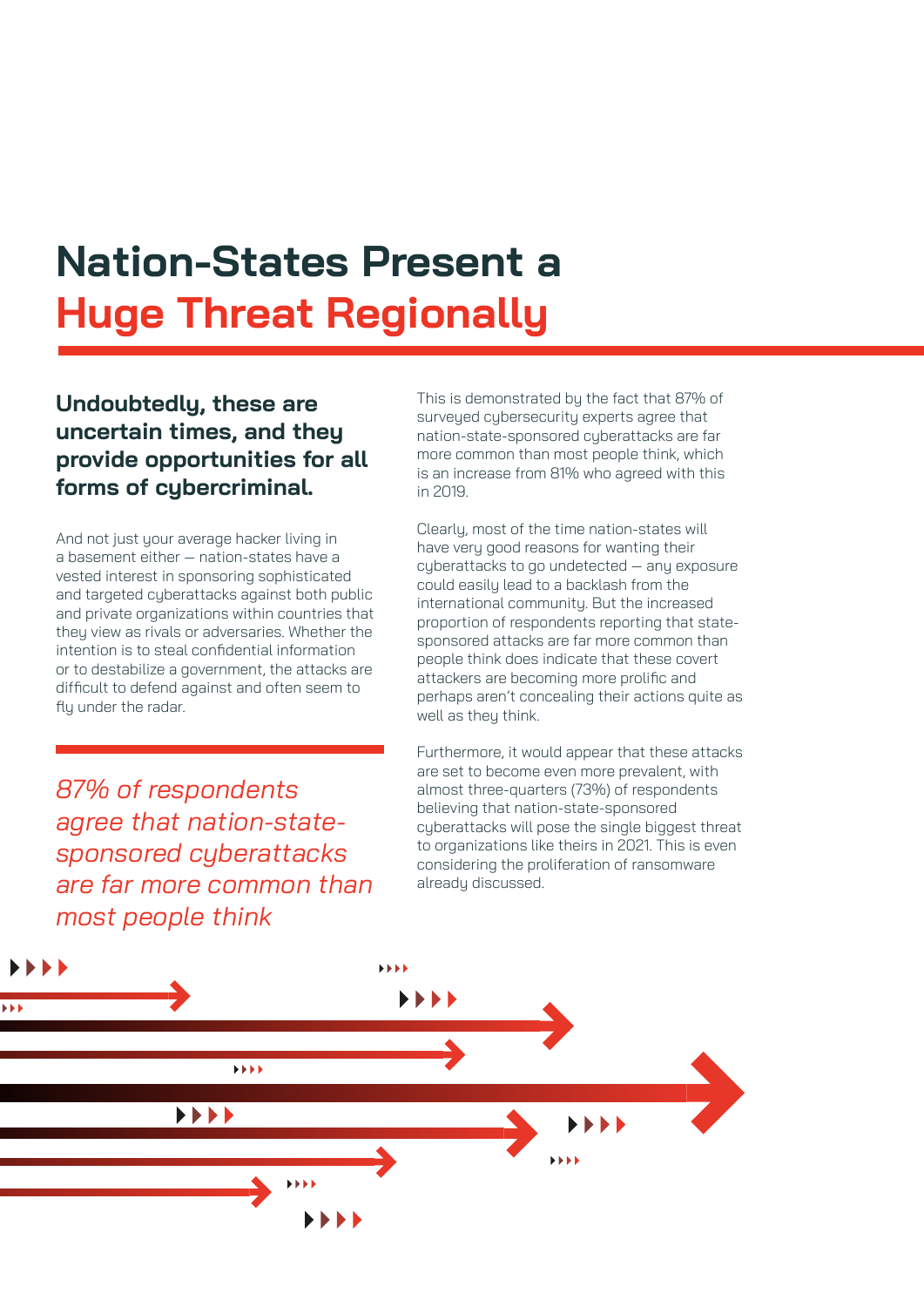*81% of respondents believe that their organization cannot rule out being the target of a nation-state-sponsored cyberattack by any government, including their own*





**Which types of cyberattackers are the biggest concern?**

2020 (2,200) 2019 (1,900) 2018 (1,300)

Reinforcing this point is the steady increase in levels of concern around nation-state attacks over the last three years, with approaching twothirds (63%) admitting that their organization is concerned this year, compared to 59% in 2019 and 54% in 2018. This could also be a symptom of the fact that many global elections have taken place in 2020, with some still to go — recent election interferences are fresh in the memory of everyone who has access to the news, and as a result, the fears around this type of attack have naturally begun to resurface.

When it comes to which nations are most likely to carry out an attack, approaching six in ten (58%) respondents are more concerned about China perpetrating a devastating nation-state attack against their organization, compared to 37% who are more concerned about Russia. Perhaps unsurprisingly, respondents from the EMEA region are the most likely (45%) to be fearful of Russia, but even there, 49% are worried about China.

And with concerns already mounting around the threat that nation-states pose, further global unrest will not help the situation. Almost nine in ten (89%) respondents believe that growing international tensions, such as the U.S.-China trade war, are likely to result in a considerable increase in cyber threats for organizations. With businesses already having a raft of threats that they must deal with, the last thing they need is for political tensions to boil over and spark a peak in cyber warfare. Coupled with the fact that 81% of respondents believe that their organization cannot rule out being the target of a nation-state-sponsored cyberattack by any government, including their own, cybersecurity professionals have a real problem on their hands.

**But what are the key motivating factors for nation-states to carry out a cyberattack?**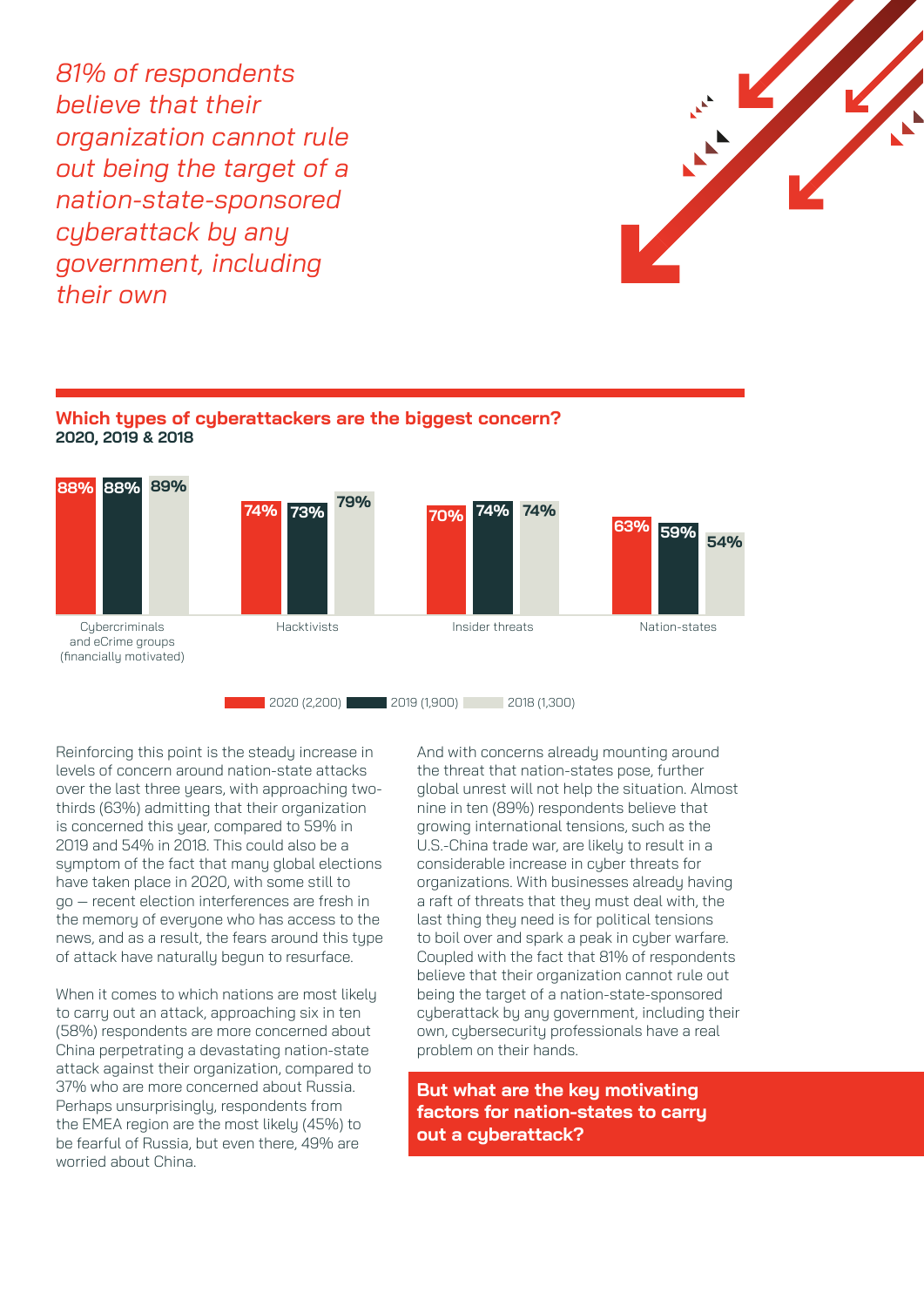

As with any type of cyberattack, key motivating factors of nation-state attacks are centered around access to valuable customer data (51%) and financial/intellectual property gain (50%). However, with the added complications presented by the COVID-19 pandemic, it is not all that surprising to see approaching half (47%) of respondents citing that the exploitation of vulnerabilities caused by the crisis is a key driver of malicious nationstate activity.

On average, respondents reported four separate possible motivations, and even though some are slightly less common, they are still potentially very dangerous for the organizations and countries that are targeted. These include intelligence gathering (44%), to provoke instability within the organization's country (37%), and political capital (27%). For all of these factors, respondents from the biotechnology and pharmaceuticals sector are the most likely of any industry to report them (52%, 44% and 36%, respectively), highlighting the value of the products and services that these organizations offer, but also showing how important their ties to the government often are.

And with the potential benefits for the aggressors when carrying out targeted attacks, it is clear to see why 83% of respondents agree that nation-states are now more motivated than ever to pursue attacks against organizations.

The world has been in turmoil during 2020, providing the ideal breeding ground for all forms of crime, including cyber. Nation-state activity can thrive when the rest of the world has its back turned, and as such, concerns are on the rise about this type of cyberattack.

This factor further highlights why organizations simply must transform their security infrastructure to ensure that they are doing everything within their power to protect their critical assets and data.

### **Motivations for nation-states to attempt cyberattacks**



**Guarding against malicious actors with almost unlimited resources will often feel like an unwinnable fight a David vs. Goliath-type battle — but we all know what happened there, and that is why organizations have a fighting chance if they take the appropriate course of action.** 

**After all, the stability of the country in which they are based might depend on their winning that battle.**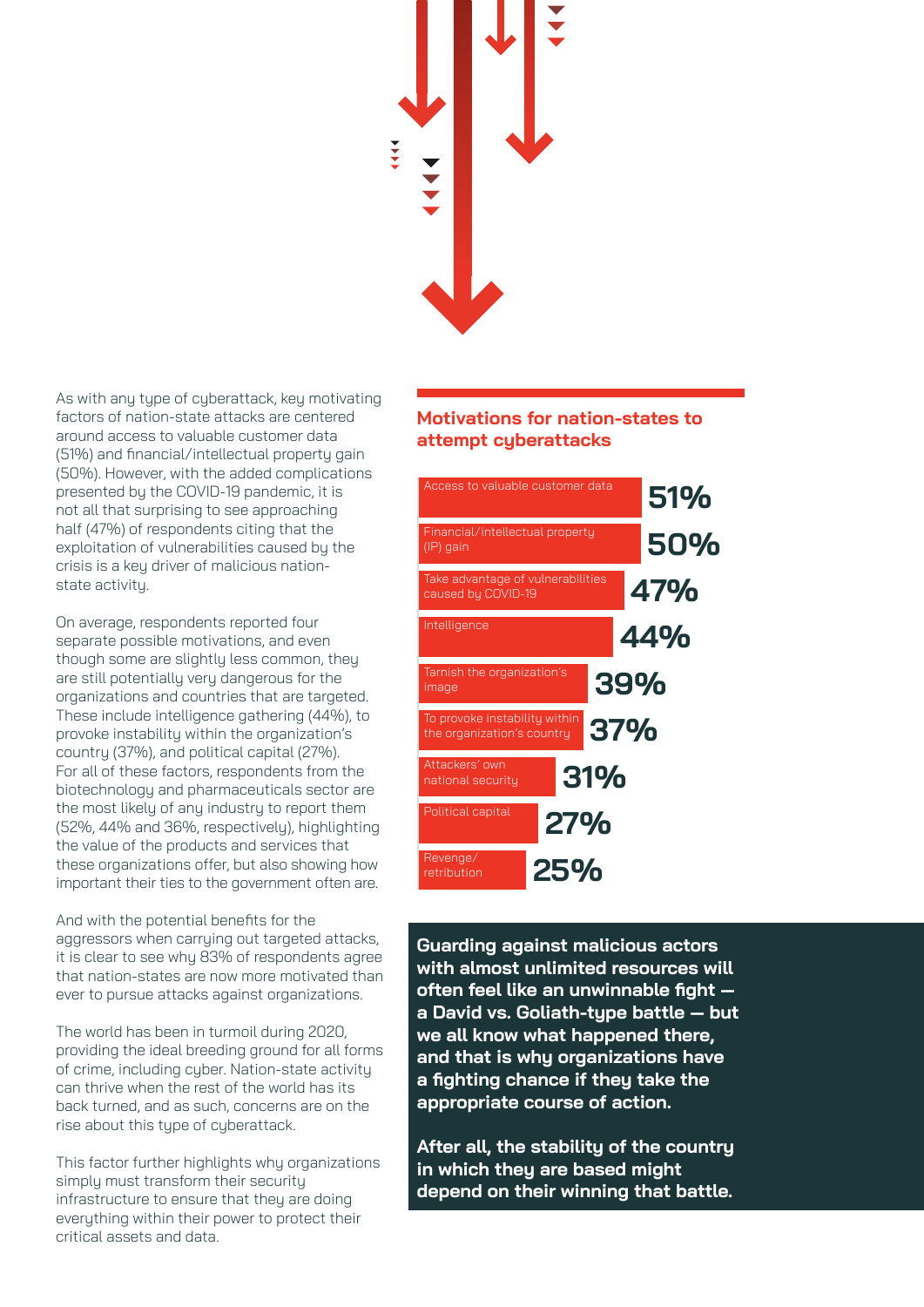## **The Need for Both Digital Transformation and Security Transformation**

### **In order to make progress, change must happen — and even though this is an almost universally accepted mantra, significant change still often requires a catalyst before the wheels are set in motion.**

This most unusual of years has been an obvious catalyst for digital transformation, although given the increasing threat posed by ransomware and nation-state activity, security transformation is also a rapidly increasing need. These two changes simply must go hand-in-hand, or organizations could leave themselves hopelessly exposed, compromising everything that they have worked toward.

Digital transformation clearly hasn't just surfaced in 2020 — it's been on the to-do list of organizations around the globe for many years. This is best portrayed by the percentage of respondents (61%) who reported that their organization has spent at least \$1 million (USD) on digital transformation over the past three years, with the average spend being \$4.86 million (USD).

While digital transformation is a marathon not a sprint, COVID-19 has provided a need for the pace of change to increase. Organizations have reacted to this need, with 84% of respondents indicating that their company has accelerated digital transformation to some extent — this includes 51% that have accelerated by at least six months.

From a financial standpoint, this acceleration translates into an average additional spend of \$1.05 million (USD) by organizations in order to adapt to the challenges posed by the pandemic, with 90% of respondents reporting that their business has spent \$100,000 (USD) or more. And it is respondents from organizations in the US who report the highest average additional spend of any region or individual country, at \$1.47 million (USD), showing the size of the task at hand for these businesses as they try to react to the pandemic.

In light of the proliferation of ransomware and given the average ransom paid, this means one successful attack over the past 12 months could easily have wiped out the funds that organizations have needed in their response to the pandemic. If this point doesn't highlight the urgent need for security transformation as well as digital transformation, then nothing will.

#### **\$1.05m Average additional spend on accelerating digital transformation to adapt to the challenges posed by COVID-19**

**\$1.47m**

**Respondents from organizations in the US report the highest average additional spend vs. \$0.92m in EMEA, \$0.98m in APAC**

**90%**

**of respondents say that their organization has spent \$100,000 or more on digital transformation acceleration**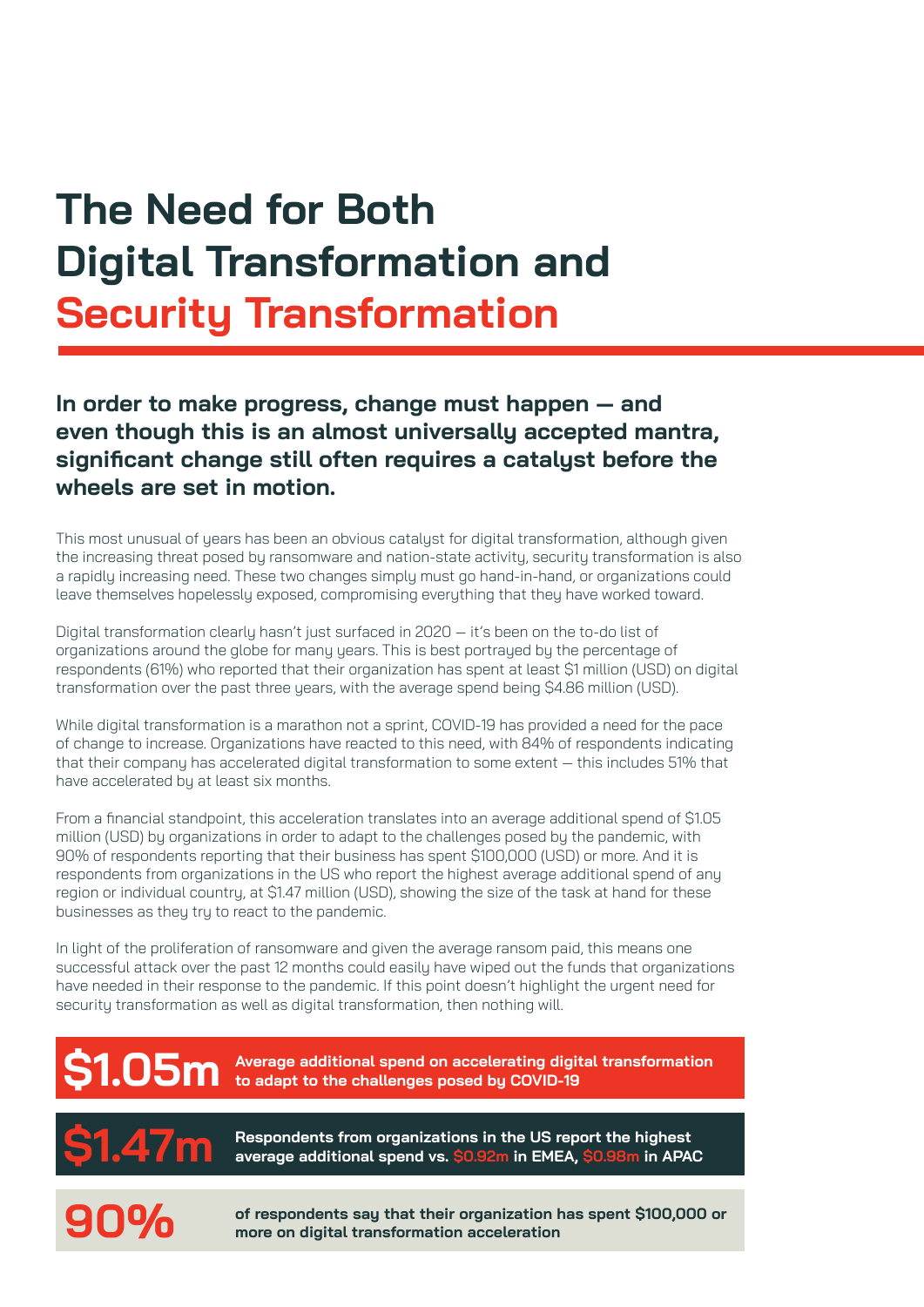*One in three (32%) report that legacy security tools, such as firewalls and antivirus, let their organization down when adapting to the COVID-19 pandemic*

It appears as though organizations have understood the intrinsic links between digital and security transformation. Approaching half (45%) of respondents identify that their organization has been modernizing its security tools in response to the pandemic, while a similar proportion (44%) report that their organization has increased the rollout of cloud technology in order to better support a remote workforce. Overall, 95% of respondents' organizations have had to make at least one change in response to the challenges posed by COVID-19. But it's very telling that security tools and cloud technology have been fundamental to their response, as these are the two adaptations that can guarantee the agility and resilience so desperately required at a time like the present.

4444

4444

### **Changes undertaken to meet the challenge of COVID-19**



In addition, by modernizing their security tools, many organizations are plugging a gap in their infrastructure that has needed addressing for a substantial amount of time. This is demonstrated by the proportion of respondents (32%) who report that legacy security tools, such as firewalls and antivirus, let their organization down when adapting to the COVID-19 pandemic. This is a perfect example of how change has been needed for a long time, but despite this need, a catalyst has still been required to make it a reality.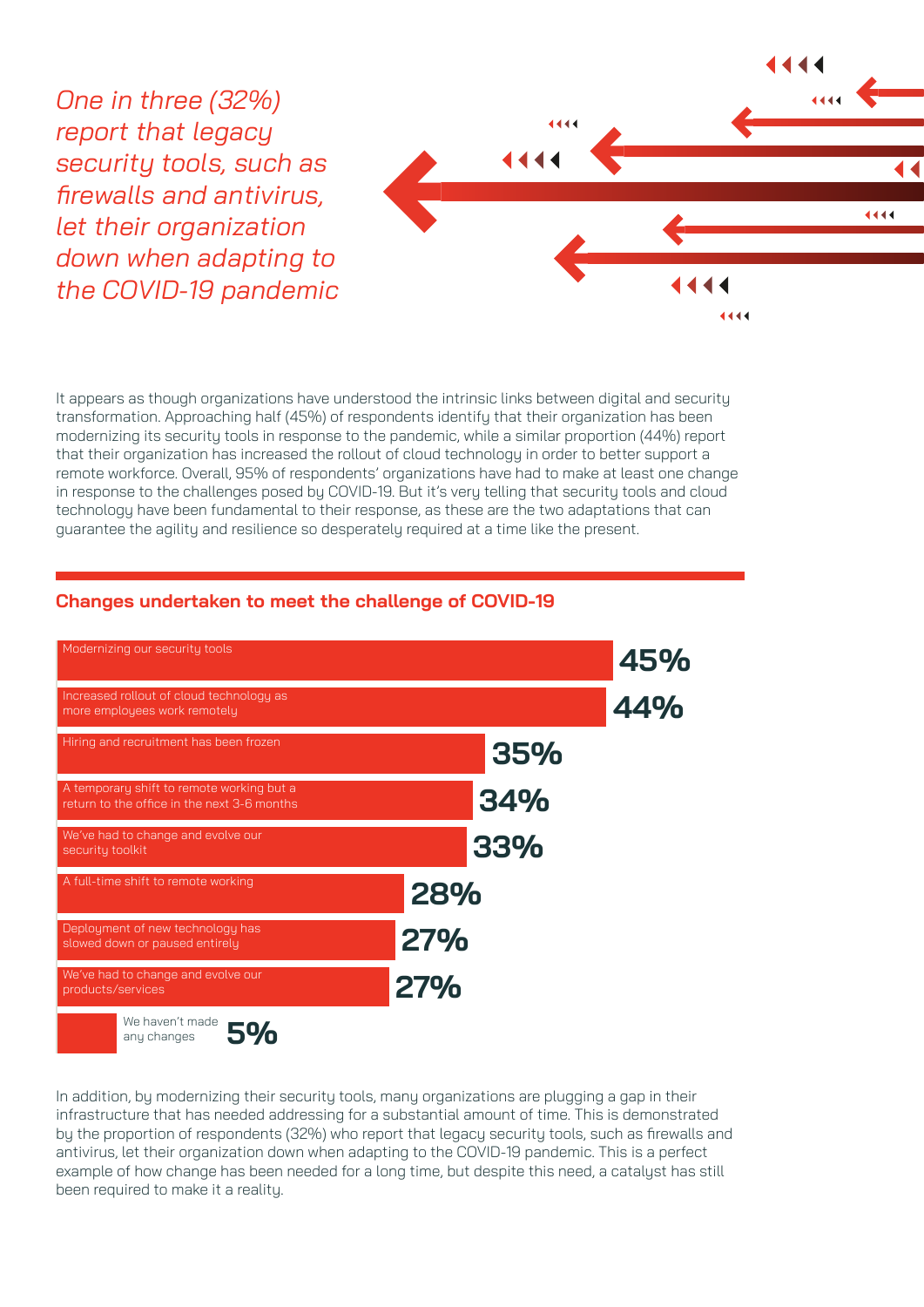### **Where spending has accelerated as a result of COVID-19**





**66%**

Security tools

Cloud technology

**73%**



Further highlighting the idea that organizations have realized the urgent need to transform their security posture, 76% of respondents say that spending on security tools has accelerated as a result of the pandemic. Almost the same proportion (73%) highlight this acceleration when it comes to cloud technology, making these two areas the most likely to have seen such concerted acceleration efforts.

The most modern and advanced security tools should not be viewed as a "nice to have" accessory by organizations. They are an absolute necessity to combat the most dangerous and targeted cyberattacks that can have devastating consequences if successful, so spending acceleration is vital moving forward.

The need for security transformation is further underscored by the fact that many countries are not out of the woods yet in relation to the pandemic. Yes, the world has begun to settle into its new way of living and working, but the real economic impacts of the crisis are yet to be fully understood. However, it seems reasonable to assume that the global economy should brace itself for a lengthy period of economic recession.

Suffice to say, this forecast signals more bad news for organizations, but according to respondents, their concern is not limited to the obvious financial implications, with 74% agreeing that economic recession leads to increased cubercriminal activitu leveraged against their organization. Given that 60% of those surveued admit that it has already become harder to prevent a cuberattacker from reaching their objective since the pandemic began, economic uncertainty is a real cause for concern among cybersecurity professionals and their employers.



IT hardware

**60%**



**Technology** skills training

Software development

*79% believe that the COVID-19 pandemic has had a positive impact on their organization's outlook regarding its overarching security strategy and architecture*

Despite the gloomy forecast over the coming months and years, respondents appear to be trying to maintain a positive mindset — 79% believe that the COVID-19 pandemic has had a positive impact on their organization's outlook regarding its overarching security strategy and architecture for the next 12 months.

Clearly there has been a mindset shift within surveyed organizations, where they now have more clarity on, not only the urgency of their current situation, but also the longer-term positive impact that making the right changes can have for their cybersecurity further down the road.

This is a moment in time that will define the direction of companies around the world – there are many factors at play, but if the security of their data, intellectual property, and remote workforce are not top of mind for organizations, then realistically it is only a matter of time before they become a victim of their own negligence.

**The only viable option is end-to-end security transformation. Anything less than that would be tantamount to self-sabotage.**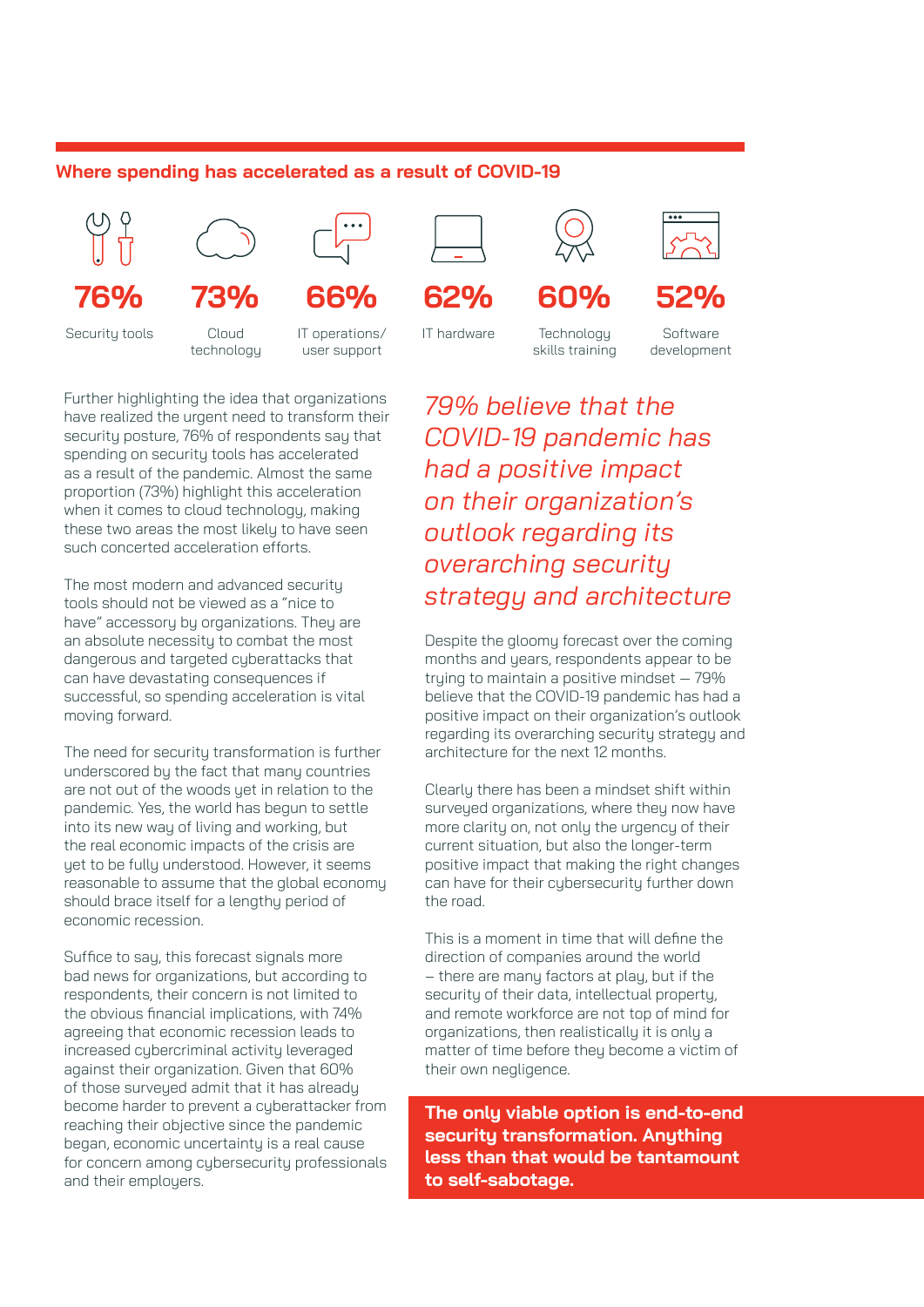## **The Changing Cybersecurity Landscape: Have Organizations Gotten Better at Response?**

### **Unquestionably, the global landscape in which we live and work changed forever during 2020, and the cybersecurity landscape is no exception.**

But amid all of the chaos, cybersecurity professionals have a very important job to do a job that if not done properly will expose their organization to untold levels of risk that could leave them with irreparable damage.

Given the range of threats now being targeted at organizations, it is unrealistic to expect IT security teams to prevent every single one of these from gaining access to their network. This means that the key to defending the most valuable assets of the business lies in their response to an intrusion.

The 1-10-60 paradigm is something that all organizations should be working toward if they hope to mitigate the risks of an intruder accessing their systems. The goal is to take one minute to detect an incursion, 10 minutes to investigate, and 60 minutes to contain and remediate.

Unfortunately, most organizations are missing this benchmark by a significant amount, often falling at the first hurdle. Nine in ten (90%) respondents admit that it takes their organization longer than a minute to detect a cybersecurity incursion — in fact, the average estimated detection time is a lengthy 117 hours (almost five days), which if not handled correctly could put organizations in direct breach of regulations, such as GDPR and other regional breach notification regulations. Further, this average reflects very little improvement over the 120-hour estimate in 2019. The average estimated detection time in the APAC region is particularly concerning at 154 hours, with respondents' organizations from India contributing to this higher number, with an average time of 228 hours.

#### **Average estimated detection time of cybersecurity incursions By region**

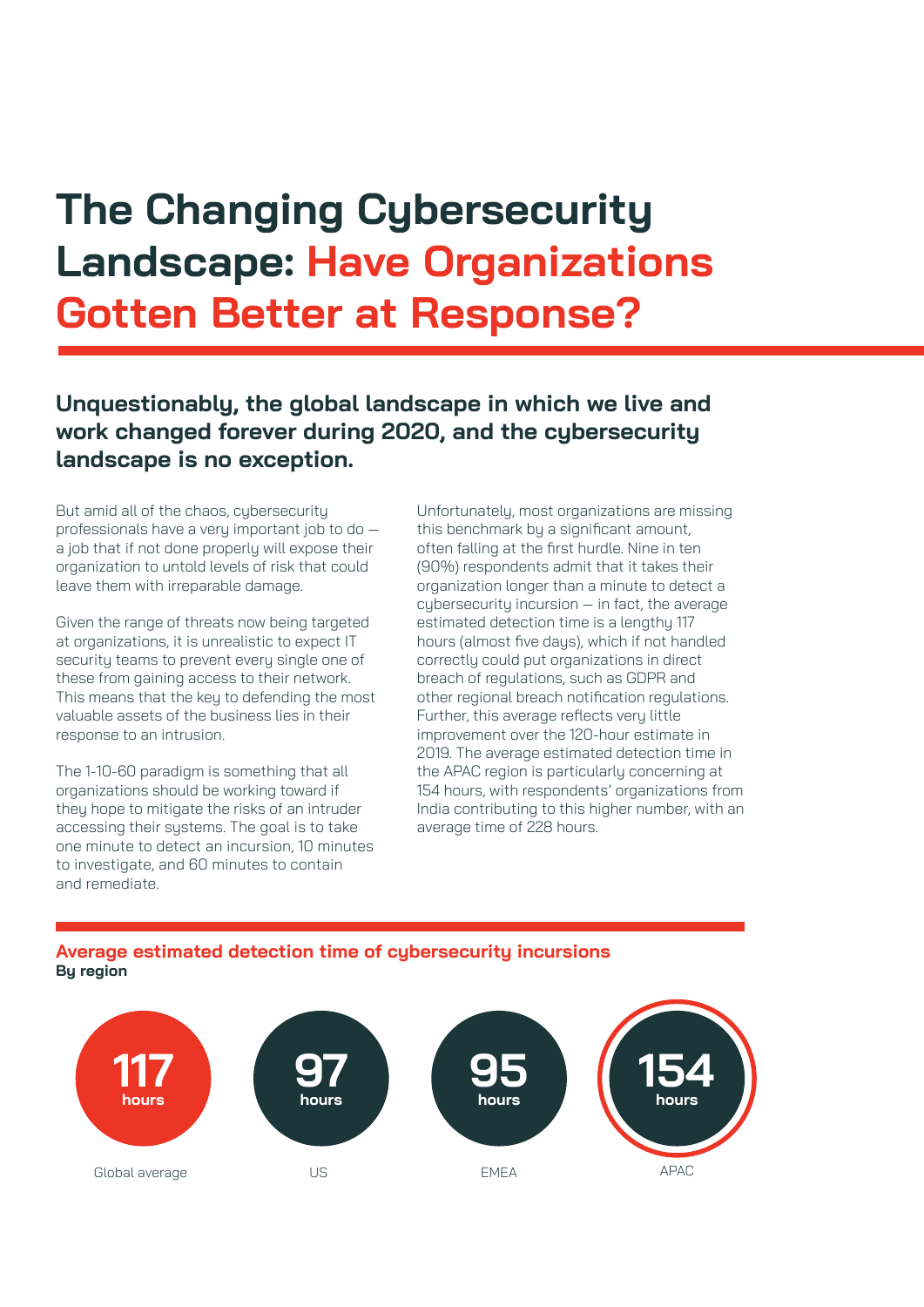

*Just over half (52%) of respondents believe that the COVID-19 pandemic has slowed the speed with which their organization can detect a cybersecurity incident*

The alarming lack of progress over the past year clearly demonstrates the challenge that organizations are facing and will likely continue to face in the aftermath of the pandemic. Just over half (52%) of respondents believe that the COVID-19 pandemic has slowed the speed with which their organization can detect a cybersecurity incident. For almost one in ten (8%), this detection time could be slowed by a week or more.

This lack of speed is not something that organizations can allow to continue — they need to address the question of why improvement is taking so long.

#### Focus is more on prevention and perimeter security than detection **370 0 32% 30% 29% 28% 27% 25% 22% 22% 18% 22%** Legacy infrastructure that is a challenge to upgrade/secure Trouble hiring professionals with the right set of skills Network is too fragmented with a lack of visibility Too many vendors/ solutions in use Too many incidents to keep on top of Cyberattackers are always one step ahead of us Lack of resources in the cybersecurity department Shadow IT prevents easy detection Solution not good enough at detecting Don't know enougl about cyberattackers **incursions/incidents faster**

The reasons for why organizations are struggling so much to detect cybersecurity incidents are multi-faceted, ranging from difficulties with knowing enough about cyberattackers (18%) and defending against attackers that are always one step ahead (32%), to well-known difficulties in hiring professionals with the right skills (28%) and dealing with a lack of resources (29%).

One reason stands out from the rest: 37% of respondents report that their organization focuses more on prevention and perimeter security than on detection. This approach to cybersecurity seems to have become increasingly futile given the level of sophistication that cybercriminals are now demonstrating in their attacks.

This is not to say that organizations should get rid of their prevention and perimeter security measures altogether — far from it — but in all likelihood, cyberattackers will be able to access their network regardless of the effectiveness of the barrier these companies put up. Therefore, they must shift their focus to detection and prioritize the 1-10-60 approach if they hope to effectively protect their most valuable assets.

Fast detection becomes even more important considering that 55% of respondents believe that the COVID-19 pandemic will lead to their organization encountering increased cybersecurity risk, while 58% point toward an increased risk of cyberattacks for their industry.

## **Barriers to detecting cybersecurity**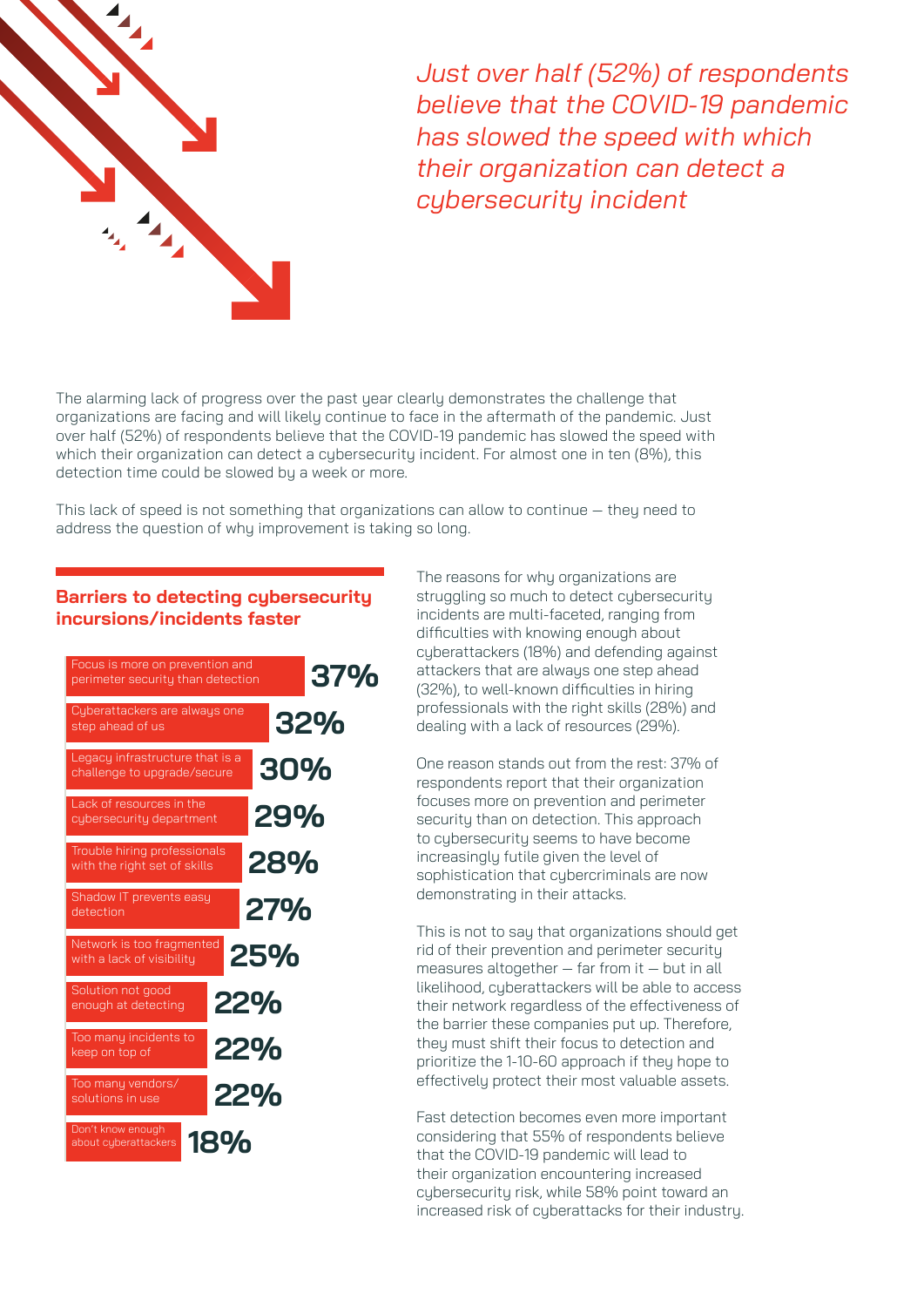## *Almost three-quarters (73%) of those surveyed believe that COVID-19 has proven to be a catalyst for long-awaited approvals on security upgrades*

Speed of detection is of paramount importance for organizations across all sectors moving forward because focusing on trying to close the gates entirely will inevitably leave gaps that cannot be covered, and this scenario is when cyberattackers are at their most dangerous left unhindered to work toward their objectives.

It appears that organizations have realized the precarious nature of their situation and understand that any hesitation in their decision-making could prove disastrous. Almost three-quarters (73%) of those surveyed believe that COVID-19 has proven to be a catalyst for long-awaited approvals on security upgrades.

It shouldn't take a global pandemic for organizations to take action, but understanding the urgent importance of transforming their security is a move in the right direction.

While familiar problems continue to be a challenge for organizations, the cybersecurity landscape has changed in the past year and will continue to evolve in the years to come. Cybersecurity professionals and their organizations must do everything that they can to get ahead of this and put their security transformation strategies into action.

**The most important first step is moving significantly closer to the 1-10-60 ideal. Without this goal, protecting their crown jewels becomes almost impossible and the consequences that follow are unthinkable.**





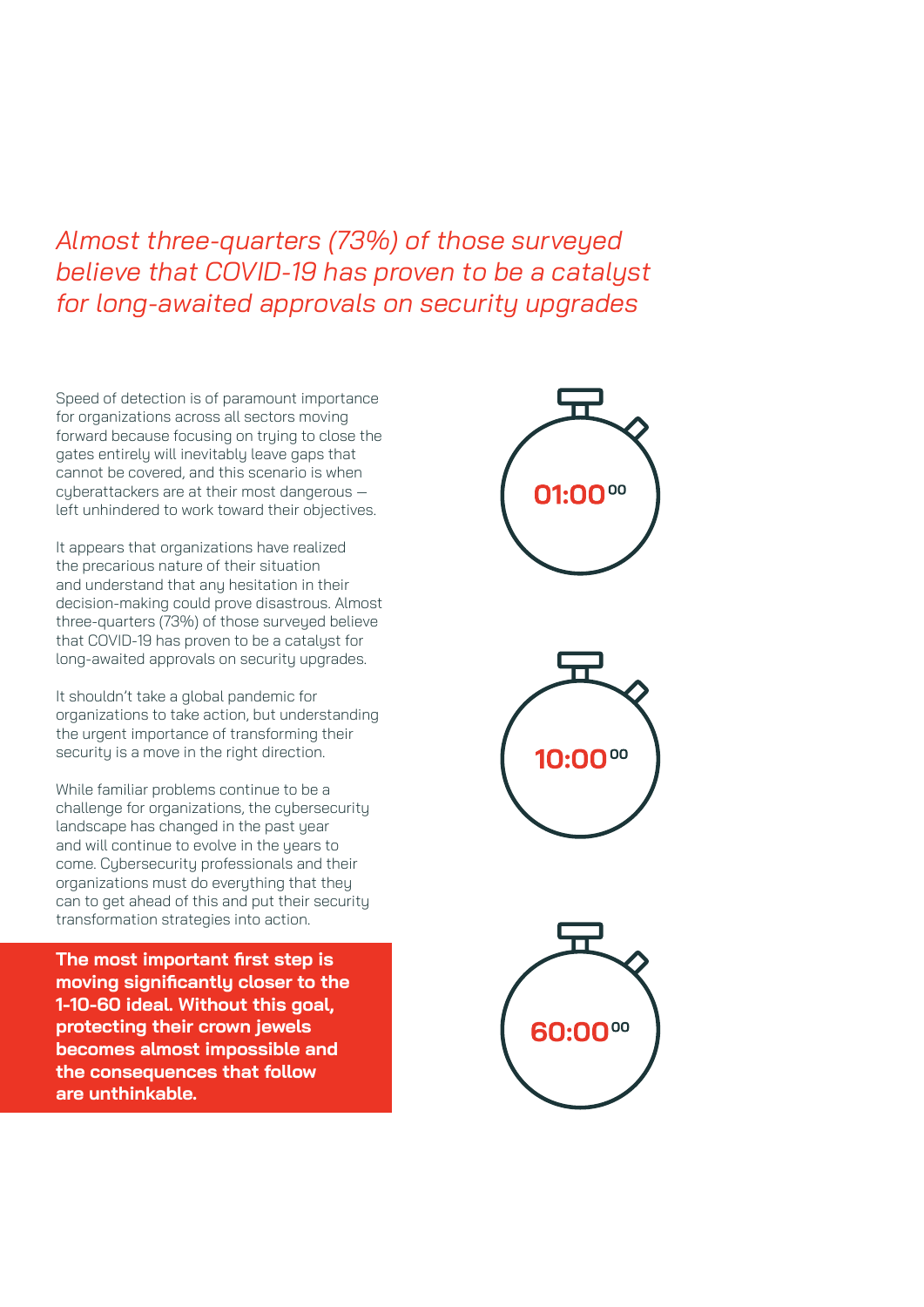## **CrowdStrike perspective:**

**With 2020 truly the year of hyper-accelerated digital transformation, it's not unusual to see organizations delivering many years' worth of migrations and implementations over a much shorter period. There has been a noticeable surge in organizations replacing their legacy, onpremises technologies with cloud-native platforms that were built with hybrid working environments in mind. But as many enterprises remain mid-transition, your security teams may still feel out of control now that the work-from-anywhere approach is encouraged and embraced by many employers and expected by most employees.**

CrowdStrike Falcon® addresses these security challenges because the remedy was purpose-built into the platform from the very beginning. The CrowdStrike® Falcon platform is cloud-native, and the lightweight Falcon agent does not require reboot, unlike most CrowdStrike competitors, so customers can easily and remotely deploy, manage and protect workloads at scale.

Many of the security risks and operational concerns related to digital transformation are rooted in traditional approaches to security — frameworks implemented decades ago that revolve around network access control. Despite evidence showing that traditional methods did very little to prevent security breaches, these network architectures remained pervasive and even "best practice" until the well-documented shift in work culture this year.

Traditional security models built around network perimeters are all but dead, pointing to the impending demise of an enterprise's server room with racks full of expensive firewalls, switches and security hardware. When you can no longer trust network security, you are left with two controls — the workloads themselves (whether they are applications, services or endpoint devices) and the identities and credentials. Eighty percent of breaches are a direct result of compromised identities or credentials, meaning that a shift from perimeterand network-based security to identity-centric security can prevent or nullify the impact of the majority of successful attacks.

When identity protection is combined and integrated with the run-time protection of workloads, endpoints and mobile devices, it's possible to alleviate the strain on IT teams and remain secure while planning, implementing and migrating to the cloud-native applications that will keep your business running and secure wherever your employees are.

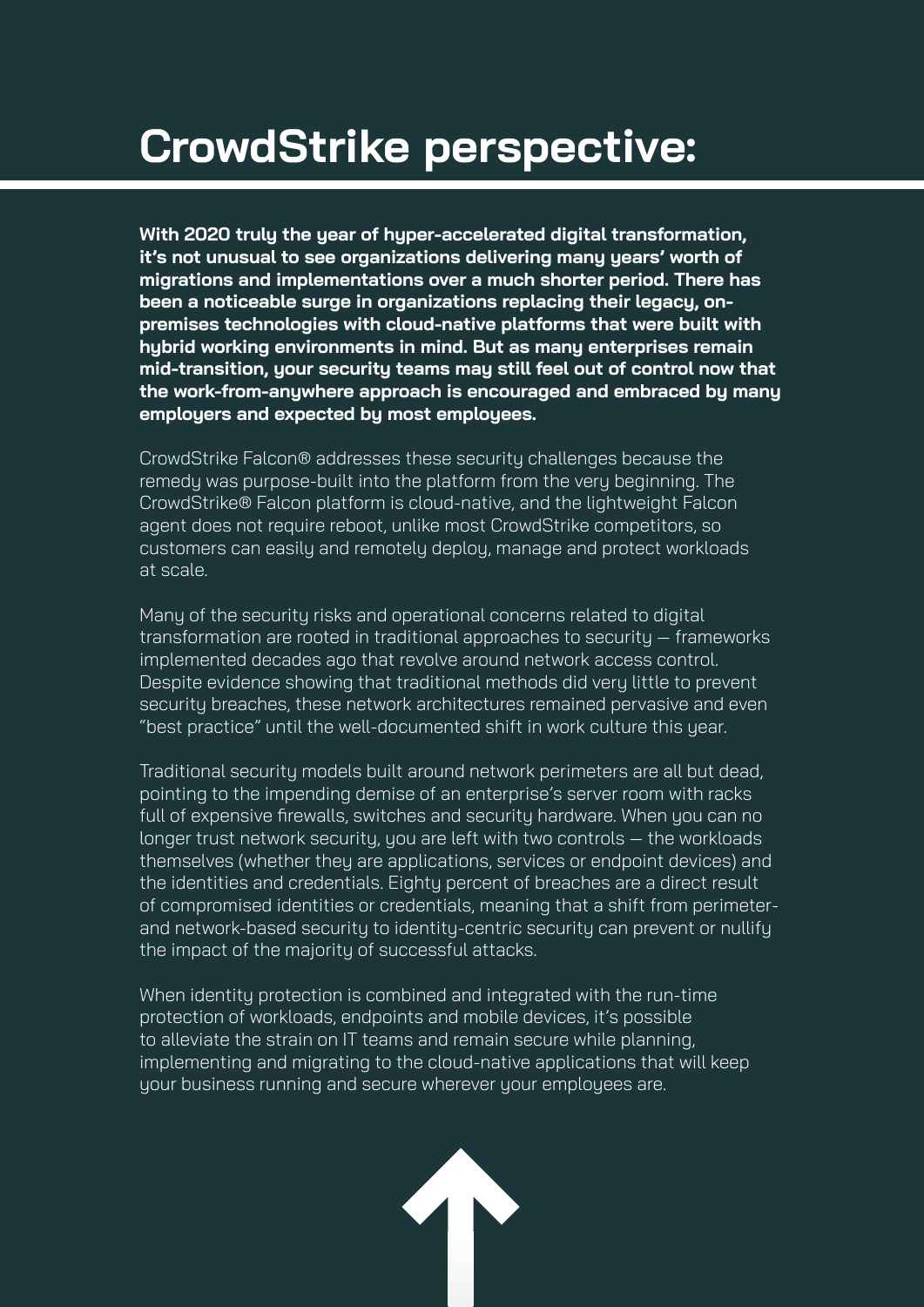## **Conclusion**

### **Cybercrime is not a new phenomenon — it has been causing headaches for cybersecurity professionals all too frequently for years.**

New threats are popping up all the time, and existing threats are evolving and becoming more prolific, making it an almost impossible task for organizations and their security teams to keep up.

And the COVID-19 crisis has added complexity to an already problematic situation for cybersecurity professionals.

With the threat of ransomware and with nation-state actors more motivated than ever to cause disruption and upheaval, organizations must act fast if they hope to effectively protect their critical assets from those with criminal intentions.

Digital transformation has been the cornerstone of successful businesses for many years, and it must now go hand-inhand with security transformation. Without an updated focus on security, organizations will leave themselves horribly exposed to the raft of security threats that could do them damage.

Many organizations have realized the nature of the challenge that they face and have responded to the COVID-19 pandemic by beginning to put long overdue changes into action. But the vast majority cannot currently get close to the 1-10-60 industry ideal for threat detection and remediation.

The 1-10-60 benchmark must be top of the agenda for security decision makers aiming to effectively prevent attackers from reaching their objectives. Trying to prevent all potential attackers from gaining access to your network is not the right goal to focus on.

Transforming your security strategy and architecture to focus on detection and containment is your best strategy. The threats will keep coming, but how you deal with them must change if you are going to keep your organization safe.

Falling victim to any form of cyberattack fills cybersecurity professionals with an unimaginable sense of dread, but this fear drives them to be better. With a new awareness of how security must transform in the wake of the COVID-19 pandemic, your organization can avoid becoming the next high-profile ransomware or nation-state attack victim.

#### **The only question now is, why wait any longer?**

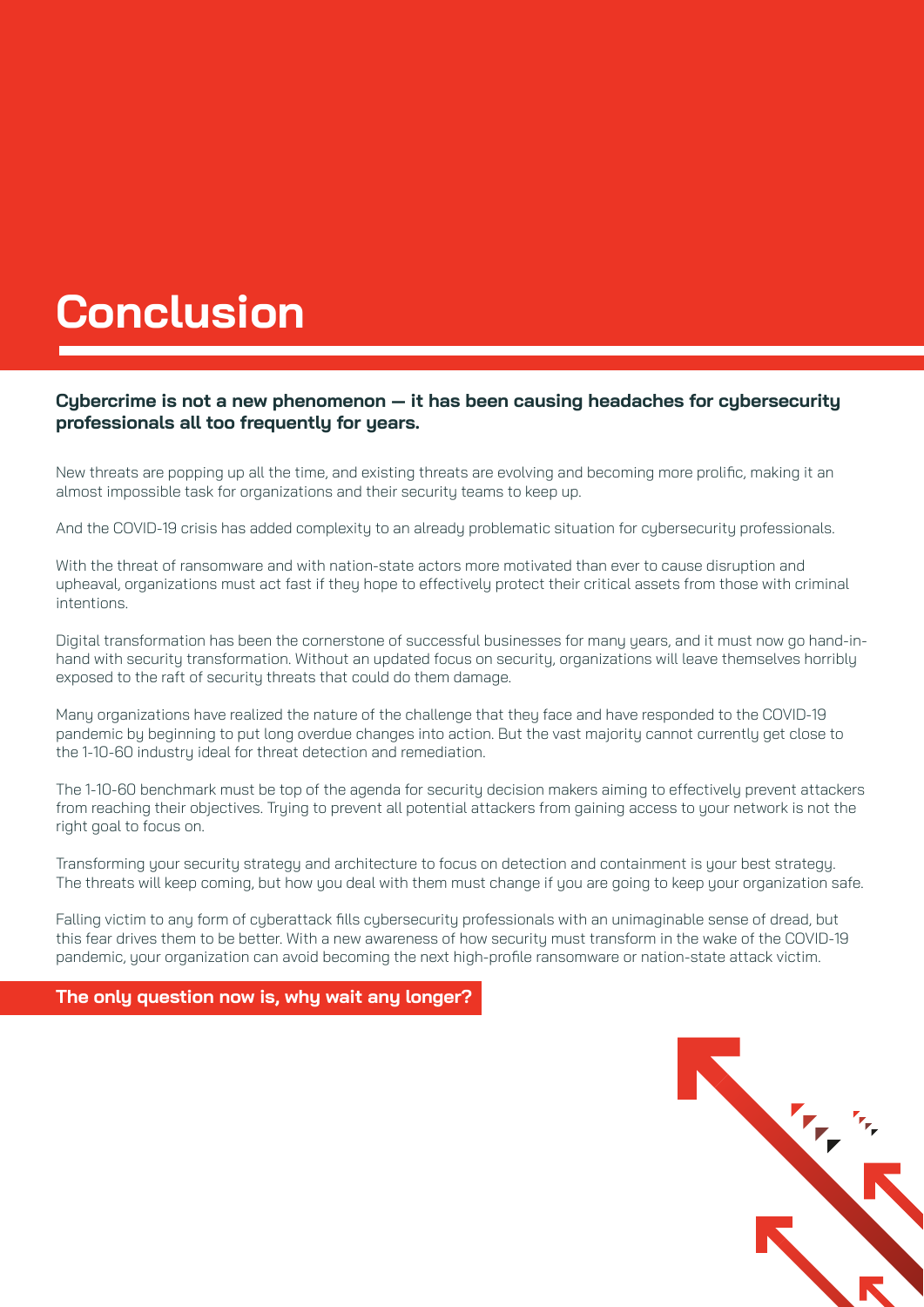## **Methodology**

## **2,200**

**3**

senior IT leaders and security professionals

regions: US, EMEA and APAC **250+**

employee organizations

CrowdStrike commissioned independent technology market research specialist Vanson Bourne to undertake the quantitative research upon which this whitepaper is based. A total of 2,200 senior IT decision makers and IT security professionals were interviewed during August and September 2020, with representation across the US, EMEA and APAC regions.

All respondents had to be from organizations with 250 or more employees and are from a range of private and public sectors.

Online and telephone interviews were conducted using a rigorous multi-level screening process to ensure that only suitable candidates were given the opportunity to participate. Unless otherwise indicated the results discussed are based on the total sample.

| <b>Country</b>     | <b>Number of interviews</b> |
|--------------------|-----------------------------|
| <b>US</b>          | 400                         |
| UK                 | 200                         |
| <b>France</b>      | 200                         |
| Germany            | 200                         |
| <b>Spain</b>       | 100                         |
| <b>Italy</b>       | 100                         |
| <b>Netherlands</b> | 100                         |
| <b>Middle East</b> | 100                         |
| <b>India</b>       | 300                         |
| Japan              | 200                         |
| <b>Singapore</b>   | 100                         |
| Australia          | 200                         |